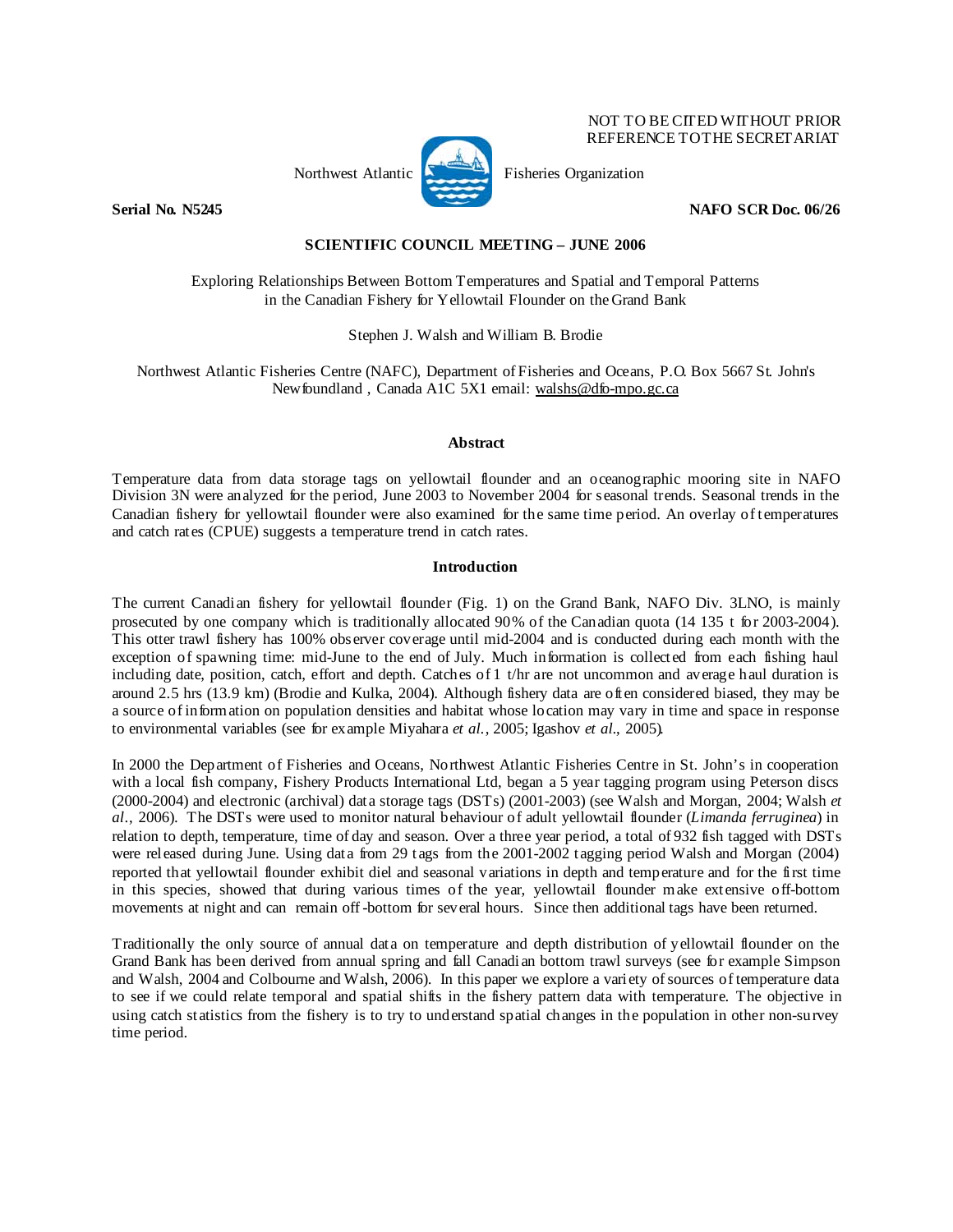### **Materials and Methods**

We investigated whether seasonal changes in habitat of yellowtail flounder could be detected using: 1) the NAFC fishery observer database and 2) bottom temperatures from three different sources: a) archival electronic data storage tags (DSTs) (June 2003-October 2004) attached to yellowtail flounder, b) DST s attached to an oceanographic mooring (deployed in Div. 3N from November 2003-November 2004, and c) the 2003 and 2004 spring (May and June) and fall (October and November) NAFC bottom trawl surveys.

Star Oddi DST milli tags, capable of recording depth and temperature, were attached to 389 yellowtail flounder in June 2003 (Fig. 2) of which 15/38 returns were at liberty longer than 6 months (see Walsh *et al*., 2006, for details). Details on deployment, rigging (Fig. 3) and retrieval of the bottom oceanographic mooring site in Div. 3N can be found in Han *et al.* (2006). Six Star Oddi DST milli tags were also attached to the mooring to estimate their accuracy when compared to other temperature recording devices on the mooring. The mooring location in Div. 3N is seen in Fig. 1.

#### **Results and Discussion**

### *Fishery*

Most of the catches taken in the study period, May<sup>1</sup> 2003-November 2004 were found mainly in the southern Grand Bank, Div. 3NO. High catches came from the Southeast Shoal area and an area on the Div. 3LN border north of the Mooring site (Fig. 1). The monthly catch and effort is shown for the time period to give a overview of trends in the fishery with both catch and effort highest in the fall of 2003 decreasing through the winter of 2004 and higher in the spring of 2004 (Fig. 4).

## *Trends in depth and the fishery*

The June 2003-November 2004 fishery occurred at bottom depths ranging from 40- 86 m. There was an apparent seasonal shift in the average depths fished becoming shallower over time from summer of 2003 (66 m) to winter of 2004 (46 m) before again increasing to a high (65-72 m) in early summer–fall period (Fig. 5). Catch rates (CPUE) peaked January 2004 and remained fairly stable thereafter till June when the fishery was mainly in shallow depths (<55 m) with a slight downward trend in the fall of both 2003 and 2004 when the fishery was in relatively deeper waters.

#### *Trends in temperature and the fishery*

#### *Survey temperatures*

Fishery catches overlaid on survey bottom temperatures for both the spring and fall of 2003 and 2004 showed that the highest catches were taken mainly in the warmer areas of the southern Grand Bank where bottom temperatures were generally between 2-3.5°C (Fig. 6). Yellowtail catches were lower in colder (<0°C) temperature areas. This agrees with the findings of Colbourne and Walsh (2006) for survey yellowtail flounder CPUE which indicated that although yellowtail flounder can occupy a wide range of temperatures, they may have a preferred range of temperatures.

### *DST Temperatures*

j

The 10 release sites and 15 recapture sites for the 15 DSTs associated with the study period are plotted in Fig. 7. Figure 7 shows that 4/10 release sites were north of 45°, 3 /10 on the Southeast Shoal and 3/10 adjacent to the shoal. With the exception of 1/15 tags, the rest of the DSTs were returned from the fishery on or adjacent to the Southeast Shoal.

<sup>1</sup> May 2003 fishery is added to data here because the fishery generally ceases mid June and it is meant to add information to the spatial pattern, with the exception of Fig. 1 and 6, it does not enter into any other analyses.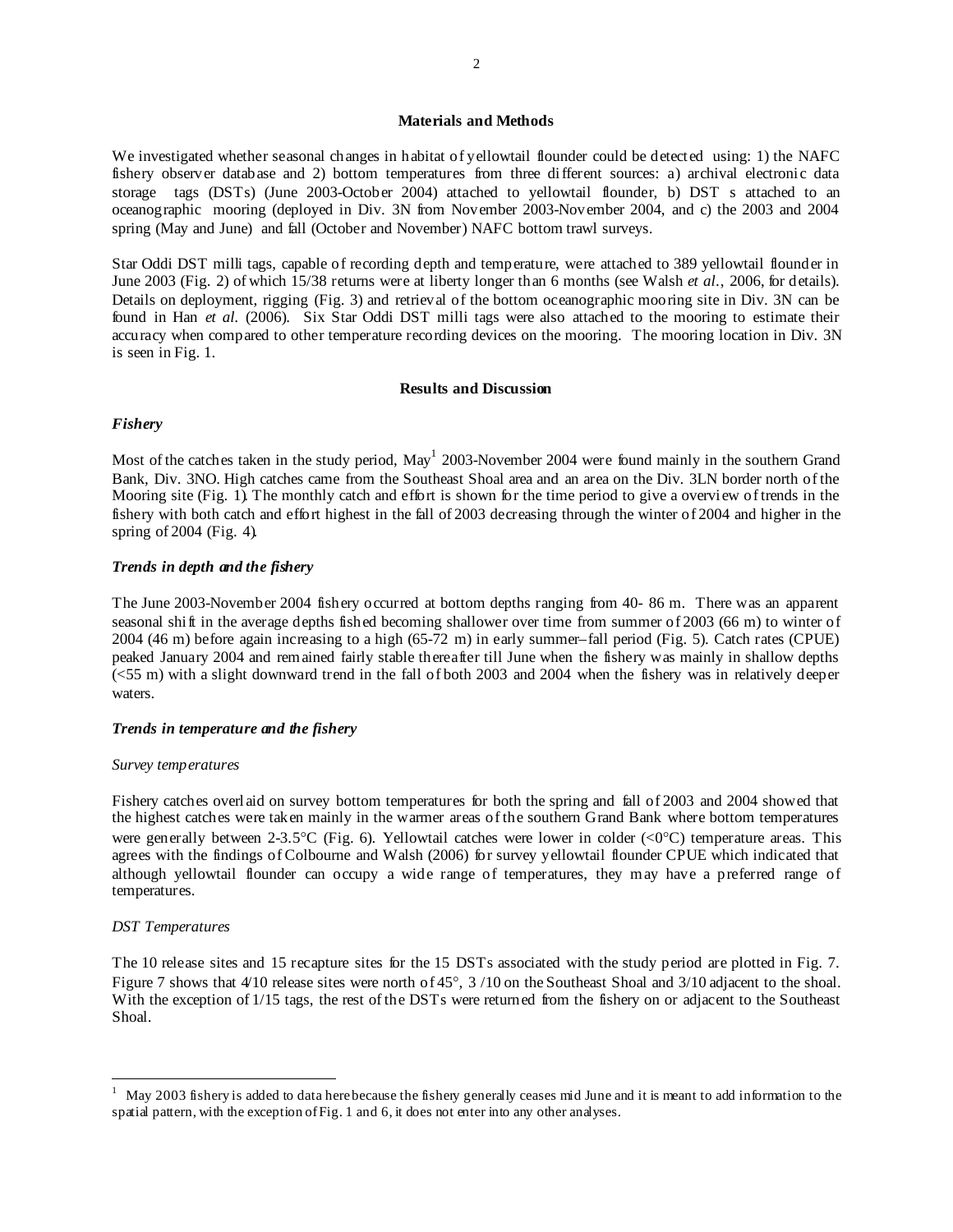## **Mooring DST data**

Temperature data from one of the DST tags attached to the oceanographic mooring show wide fluctuations in daily bottom temperatures at the mooring site during its deployment, November 2003 to November 2004 (Fig. 8). High temperatures ( $\sim$ 2.5<sup>0</sup>C) were recorded during December of 2003 which decreased gradually during the winter of 2004, peaked again to  $2.7^{\circ}$ C during June and, with some variation, showed a decreasing trend to October when temperatures were below  $-0.5^0C$  and then increased upward in November. This time series agrees with the temperature profile given by the CTD sensor attached to the mooring and highlights some of the episodic events in temperature in that area of the bank (Han et al. 2006).

 The Mooring DSTs showed that average temperatures peaked in December 2003 (1.64°C) and decreased to a low of 0.95°C in March 2004 followed by the highest peak in the series at 2.38°C in May (Fig. 9). From June to November there was a steady decline in average bottom temperatures to a low of -0.31°C in October. Analysis of the CPUE and temperature data showed that, with the exception of May, from November 2003 to April 2004 and August to November, 2004 there appears to be a trend for catch rates to fluctuate in the same direction as temperature.

## **Fish DST data**

Monthly trends in the average depth and temperature occupied by the 15 yellowtail flounder with DSTs returned in the fishery are presented in Fig. 10. No attempt has been made to remove the off-bottom signal in both depth and temperature that characterize some of these fish at various times of the year (Walsh *et al*., 2006). Here the time series is longer than the Mooring data and covers the entire study period June 2003 to October 2004. After the initial decline in average bottom depth from June to October 2003, there was little variability from November 2003 to October 2004. Depths less than 55 m would indicate residence on the Southeast Shoal. Average temperatures steadily increased from September 2003 to a peak of 4.89°C in December, decreasing during the winter-spring months to around 2.3°C but gradually increasing to a peak of 5.15°C in October 2004.

The relationship between the DST Fish data and the fishery indicates that a similar pattern of temperature and CPUE fluctuate in the same direction from June 2003 to March 2004 (Fig. 11). However from April to October there is a tendency for the trend to be the inverse of that seen earlier.

Noteworthy is that the Fish DST temperatures and the Mooring DST temperatures show a similar trend from November 2003 to May 2004 but from June to October both temperature series show an opposite trend (Fig. 12). The spatial pattern in the fishery during the fall of 2004 showed fishery catches at that time were southeast of the mooring site where bottom temperatures were in the 1-3.5°C range (see Fig. 6). The area of cold bottom  $\langle \langle 0^{\circ} C \rangle$ temperatures where the mooring was located is evident in October-November survey temperature overlay and although there was some indication of a small amount of survey catches in this cold water in November of 2004 (Colbourne and Walsh, 2006) no fishing effort was directed in that area at the time. The mooring temperature data is probably a reflection of the oceanographic regime in that particular area of the bank while the fish are sampling temperatures over a broader area of the bank probably farther south including some off-bottom temperatures.

#### *Trends in the spatial patterns in the fishery*

 The catches were distributed widely across the southern Grand Bank, mostly in NAFO Div. 3NO, during the months of May to November (Fig. 13). When the American plaice by-catch becomes a problem in the yellowtail fishery the fleet fishes further north as typical of the August 2003 pattern. During the months of December to April, the highest catches were localized mainly to Div. 3N around the Southeast Shoal area where bottom depths range from 40 to 55 m. It was during the winter time period that both catches and effort were the lowest in the time series (Fig. 4). The fishery was in shallow water (average depths <55 m; Fig. 5), but the CPUE was the highest and showed a declining trend with average bottom temperatures in both the Mooring and Fish temperature data for that time period (see Fig. 9 and 11).

Brodie and Walsh (2006) reported that between 22 to 40% of the observed aggregated catches in the 2000-2005 fishery by the Canadian fleets was localized to the western edge of the northern section of the Southeast Shoal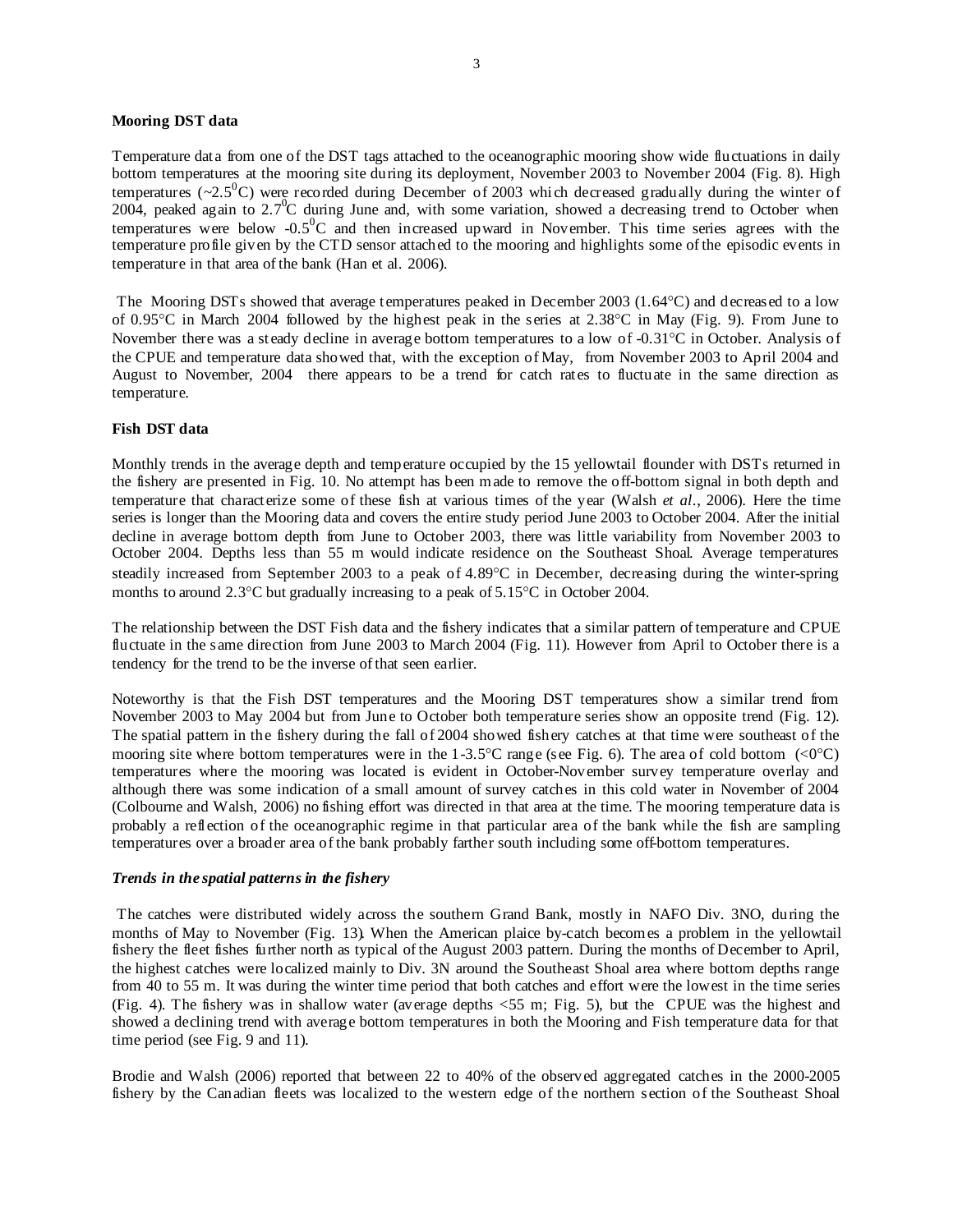similar to that observed in January 2004 (Fig. 13). Localization of high densities of yellowtail flounder survey catches in this area were also evident in the joint 1997 winter DFO-Industry grid survey in March ( Fig. 14) where bottom temperatures were 1°C . Catch rates of yellowtail in the grid surveys during the March months of 1997-1999 were always 2 to 6 times lower than the following May surveys in the same years (Maddock-Parsons *et al*., 2000).

#### **Summary**

Several patterns emerge in the analysis of the Canadian fleet fishery for yellowtail flounder on the Grand Bank. There appears to be a seasonal trend in depths fished by the Canadian fleet in the 2003-2004 fishery, with shallower depths being fished during the winter months when compared to the rest of the year. Catch rates are highest at these shallower depths and the fishery is mainly concentrated on or adjacent to the Southeast Shoal.

There is a general temperature trend for higher yellowtail flounder fishery catches to be taken in warm rather than cold sub-Arctic waters as was evident in annual spring and fall survey catches (Colbourne and Walsh 2006). There is also an apparent temperature trend in fishery catch rates with both signals moving in the same direction in the Mooring data and to some extent in the Fish data. Colbourne and Walsh (2006) analysis of 1990-2005 spring and fall survey catch rates also found a similar signal and suggested a temperature dependent catchability as one possible conclusion.

There are three spatial patterns in the fishery. A similar spring and fall pattern of wide spread effort and catches across Div. 3NO; a summer pattern, from June to September, with the southern range of fishing protracted because of the plaice by-catch issue and more effort is seen further north; and a December to April pattern where most of the effort and catches are restricted to the area of the Southeast Shoal. The western side of the Southeast Shoal area appears to be an area providing good catches at all times of the year and possibly the only area during the winter months. The significance of the winter fishery pattern is unclear but Canadian fishing skippers have mentioned that this is the only area where any high catches are found on the bank.

This paper represents the first approach in exploring patterns in temporal and spatial shifts in the fishery and catch rates with independent measures of temperature with some encouraging results. It is noteworthy that many nonenvironmental factors can influence fishing patterns and catch rates including market demands, fuel costs, plaice bycatch, fish size, and experience of the fishing skippers. In addition, most of the 15 DST fish were caught in the Southeast Shoal area whose data like that of the mooring may represent only what part of the population is experiencing. Also the DST fish data is contaminated with off-bottom depths and temperatures associated with vertical movements which need to be removed and the averages re-calculated to see if the signals of temperature and catch rates are more or less aligned. Further investigations will continue.

#### **Acknowledgements**

Thanks to E. Colbourne for use of survey temperature overlays and J. Morgan for summary statistics for DST tags. The DST data used in this analysis came from a joint funded 2000-2004 DFO/Fishery Products International Ltd. Project tagging project.

## **References**

- BRODIE, W. B., D. W. KULKA, and D. POWER. 2004. The Canadian fishery for yellowtail flounder in NAFO Divisions 3LNO in 2002 and 2003. *NAFO SCR Doc*., No. 41, Serial No. N4992, 16 p.
- COLBOURNE, E., and S. J. WALSH. 2006. The distribution and abundance of yellowtail flounder (*Limanda ferruginea*) in relation to bottom temperatures in NAFO Divisions 3LNO based on multi-species surveys from 1990-2005. *NAFO SCR Doc*., No. 23, Serial No. N5241, 16 p.
- HAN, G., S. J. WALSH, C. FITZPATRICK, and W. BAILEY 2006. Moored measurements of bottom pressure and currents for calibrating and interpreting DST data on the Grand Bank. *NAFO SCR Doc*., No. 22, Serial No. N5239, 11 p.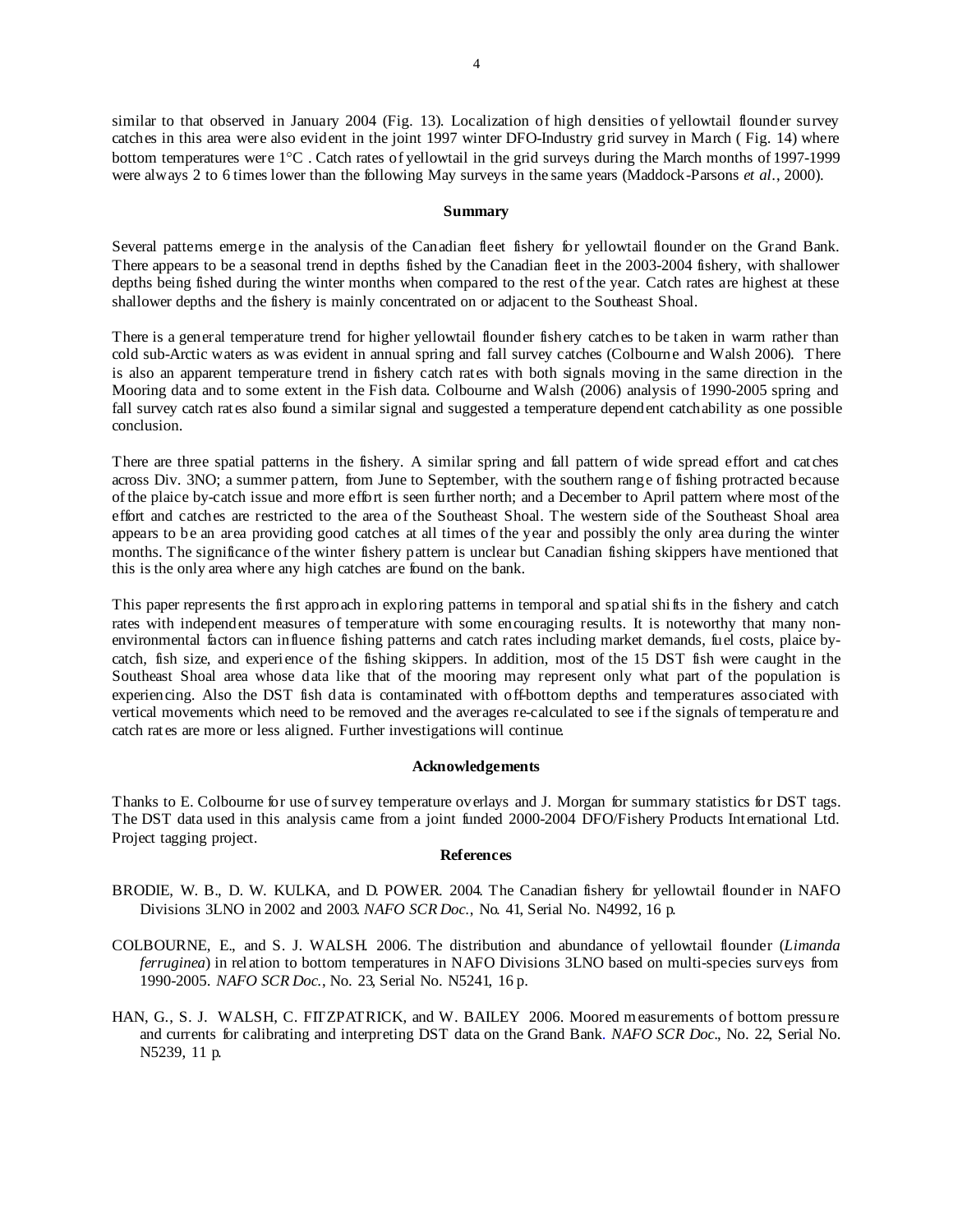- IGASHOV, T. M., S. E. GOLOVANOV, and S. E. LOBODENKO. 2005. The relationship between water temperature and distribution of Greenland halibut on the Flemish Cap in 1988-2002. *NAFO SCR. Doc*., No. 31, Serial No. N5119, 9 p.
- MADDOCK-PARSONS, D., W. B. BRODIE, D. POWER, and S. J. WALSH. 2001. Update on cooperative surveys of yellowtail flounder in NAFO Divisions 3NO, 1996-1999. *NAFO SCR Doc*., No. 42, Serial No. N4272, 23 p.
- MIYAHARA, K, T. OTA, N. HOHNO, Y. UETA, and J. R. BOWER. 2005. Catch fluctuations of the diamond squid, Thysanoteuthis rhombus, in the Sea of Japan and models to forecast CPUE based on analysis of environmental factors. *Fish. Res*., **72**: 71-79.
- SIMPSON, M. R., and S. J. WALSH. 2004. Changes in the spatial structure of Grand Bank yellowtail flounder: Testing MacCall's basin hypothesis. *J. Sea Res*., **51**: 199-210.
- WALSH, S. J., G. HAN, M. J. MORGAN, and J. CRAIG. 2006. Progress toward modeling tagging data to investigate spatial and temporal changes in habitat utilization of yellowtail flounder on the Grand Bank. *NAFO SCR Doc*., No. 06/29, Serial No. N5248, 28 p.



Distribution of Yellowisil Flounder Fishery Catches on the Grand Bank, NAFO Div. 3LNO

Fig. 1. Spatial pattern in catches of yellowtail in the May 2003-November 2004 fishery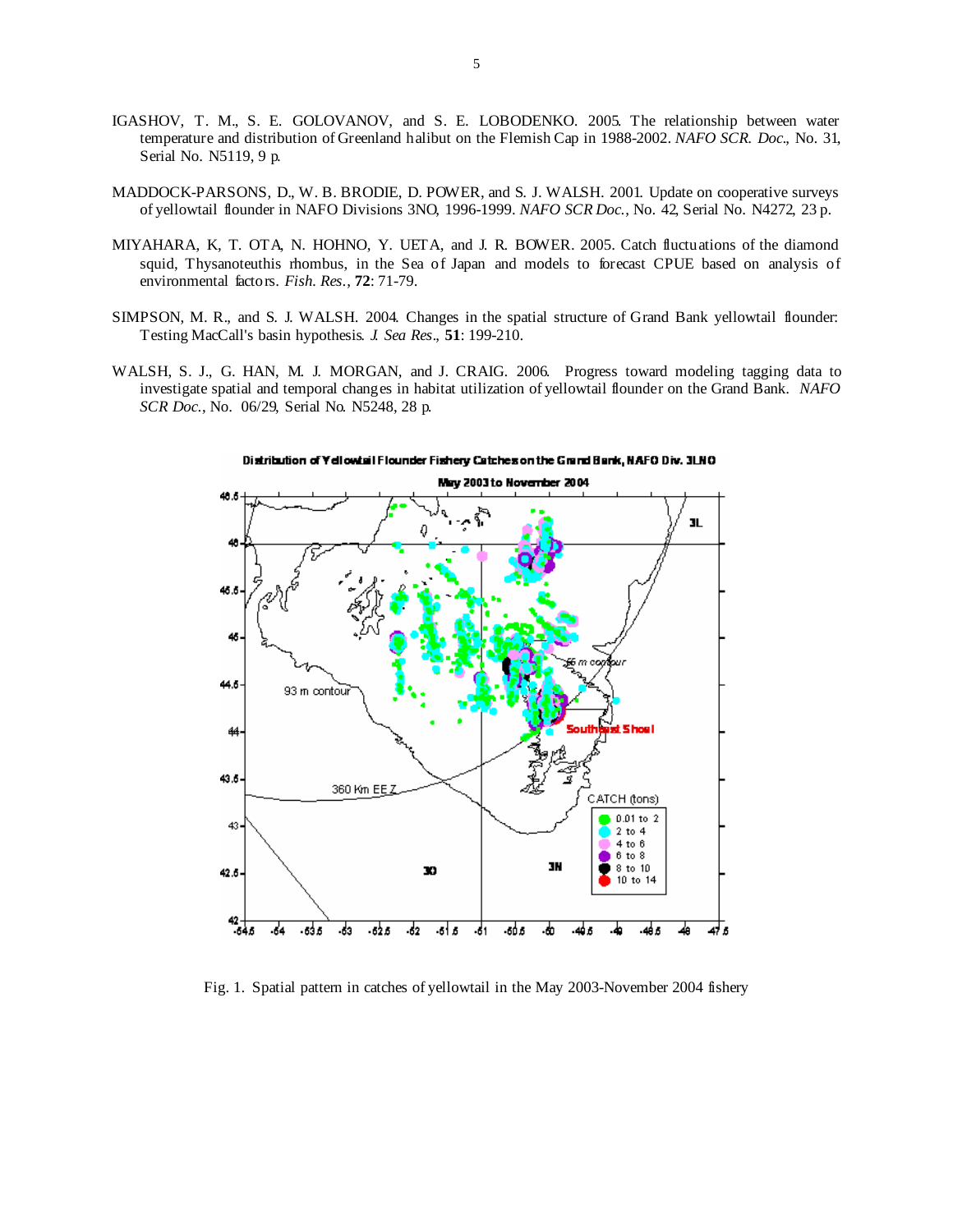

Fig. 2. DST tag attachment site on yellowtail flounder along with a Peterson Disc.



Fig. 3. Mooring layout for deployment in Division 3N showing the current meter, tidal gauge and DST tag locations relative to the bottom.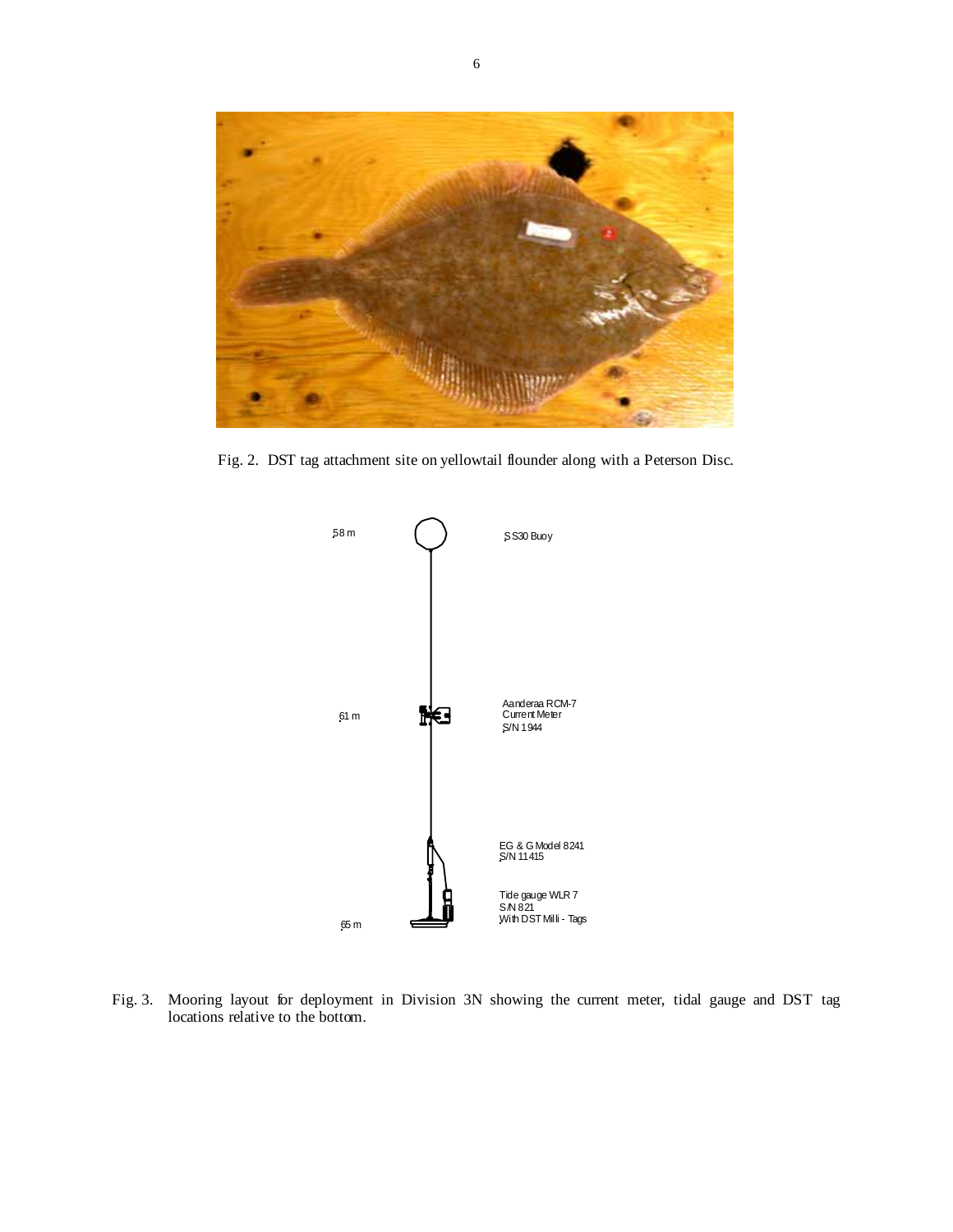

Fig 4. Temporal changes in catch and effort in the Canadian fishery for yellowtail flounder from June 2003 to November 2004.



Fig 5. Temporal changes in CPUE and the depth of the fishery for yellowtail flounder during study period from June 2003 to November 2004.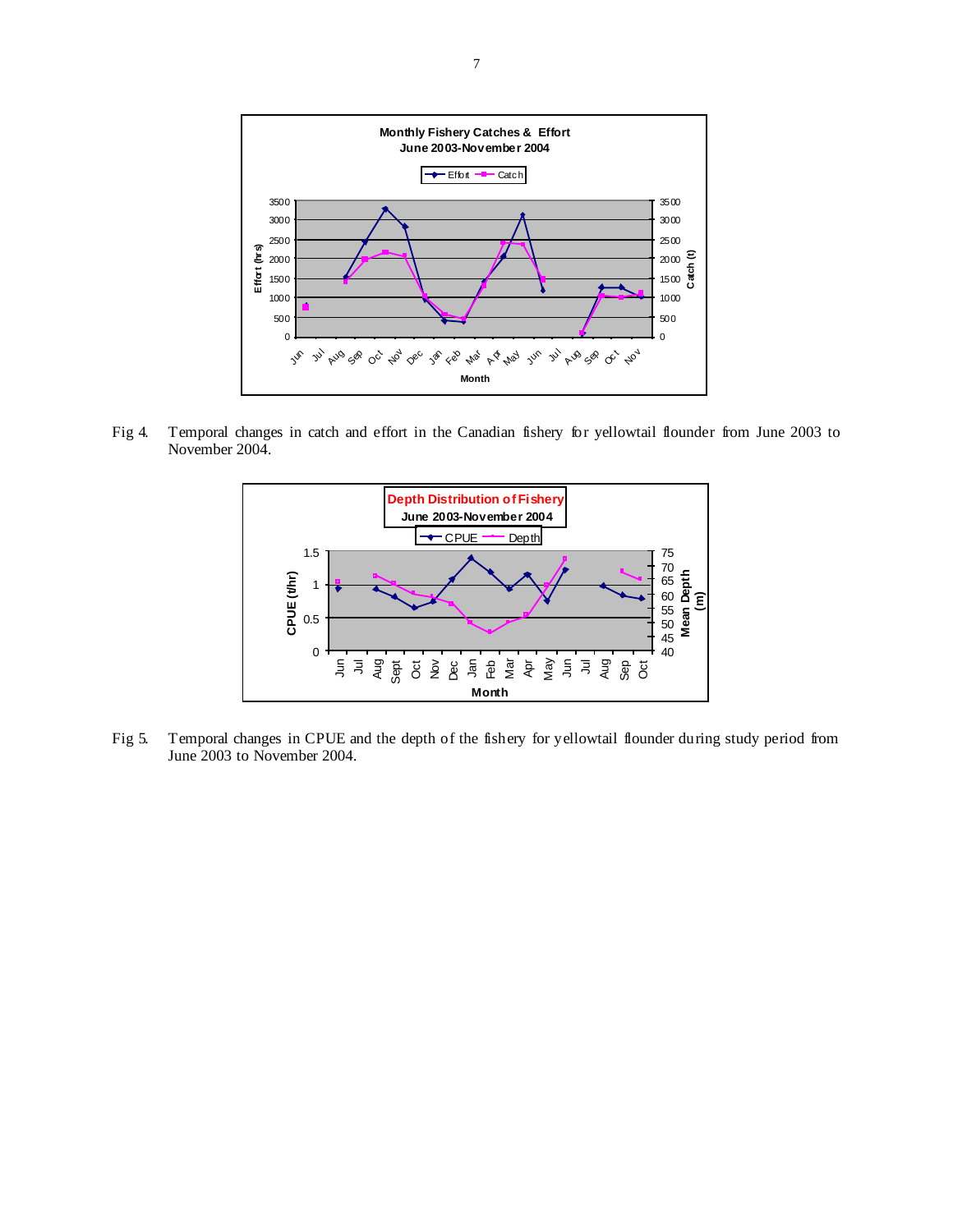

Fig. 6. Spatial pattern of the fishery and temperature field in 2003 and 2004 during the spring and fall surveys.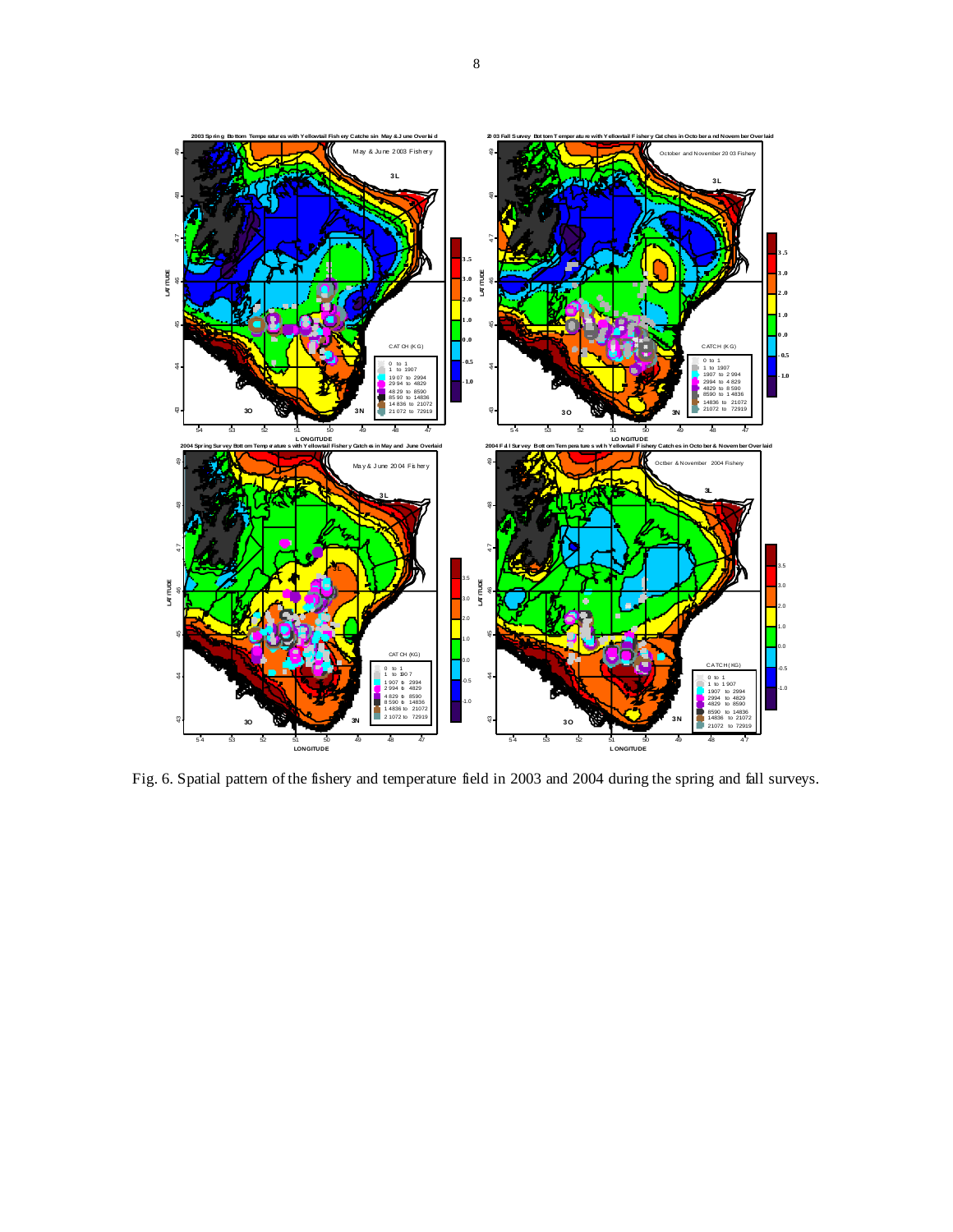

Fig. 7. Release and recapture sites for 15 data storage tags released on yellowtail flounder in June 2003, and the location of the oceanographic bottom mooring (M) in Div. 3N.



Fig. 8. Temperature data from a DST tag attached to the oceanographic mooring in Div. 3N.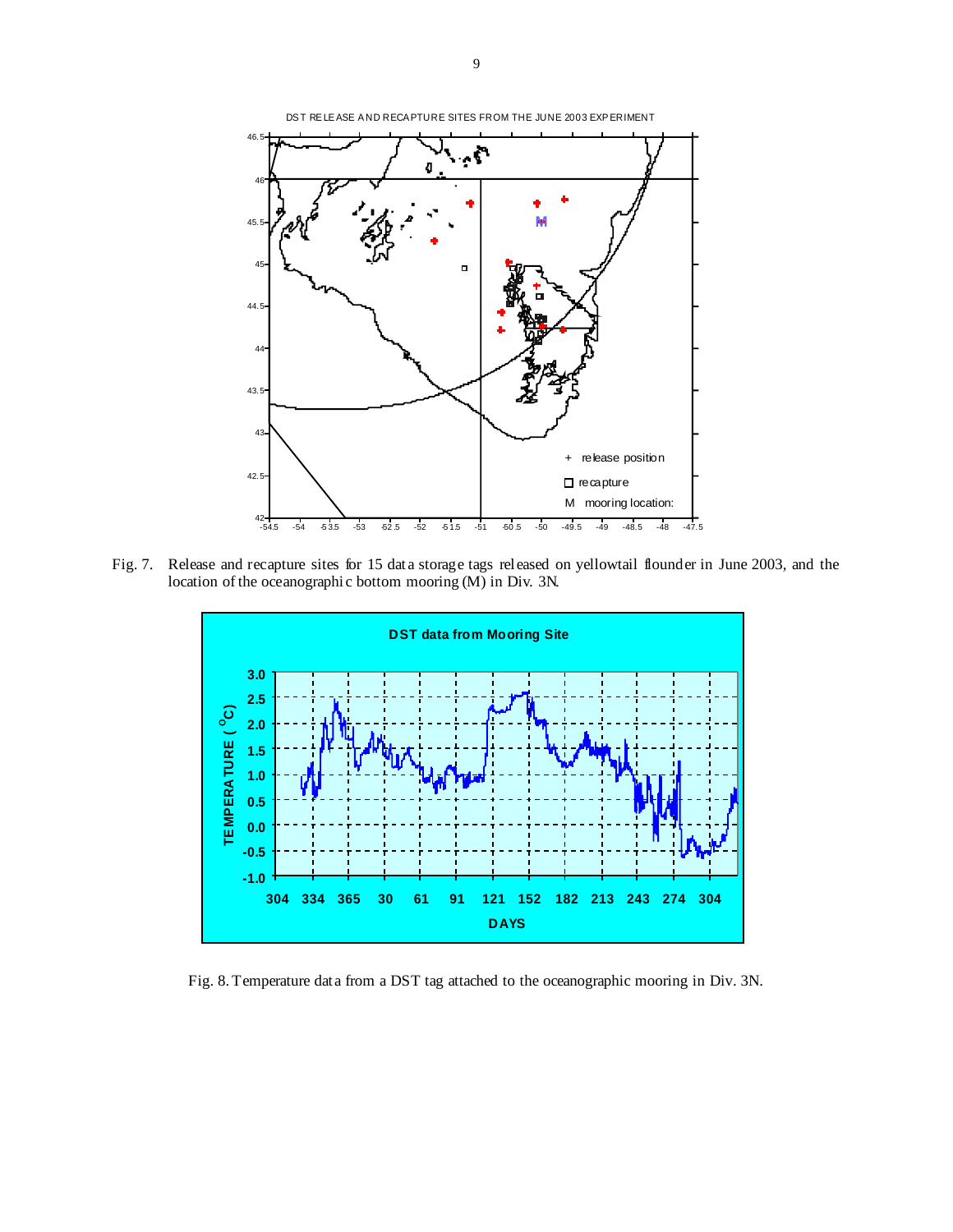

Fig. 9. Tends in the fishery catch rates (CPUE) and temperature data from the data storage tag attached to the oceanographic mooring in NAFO Division 3N.



Fig 10. Monthly trends in the mean depth and temperature of 15 DST tagged fish.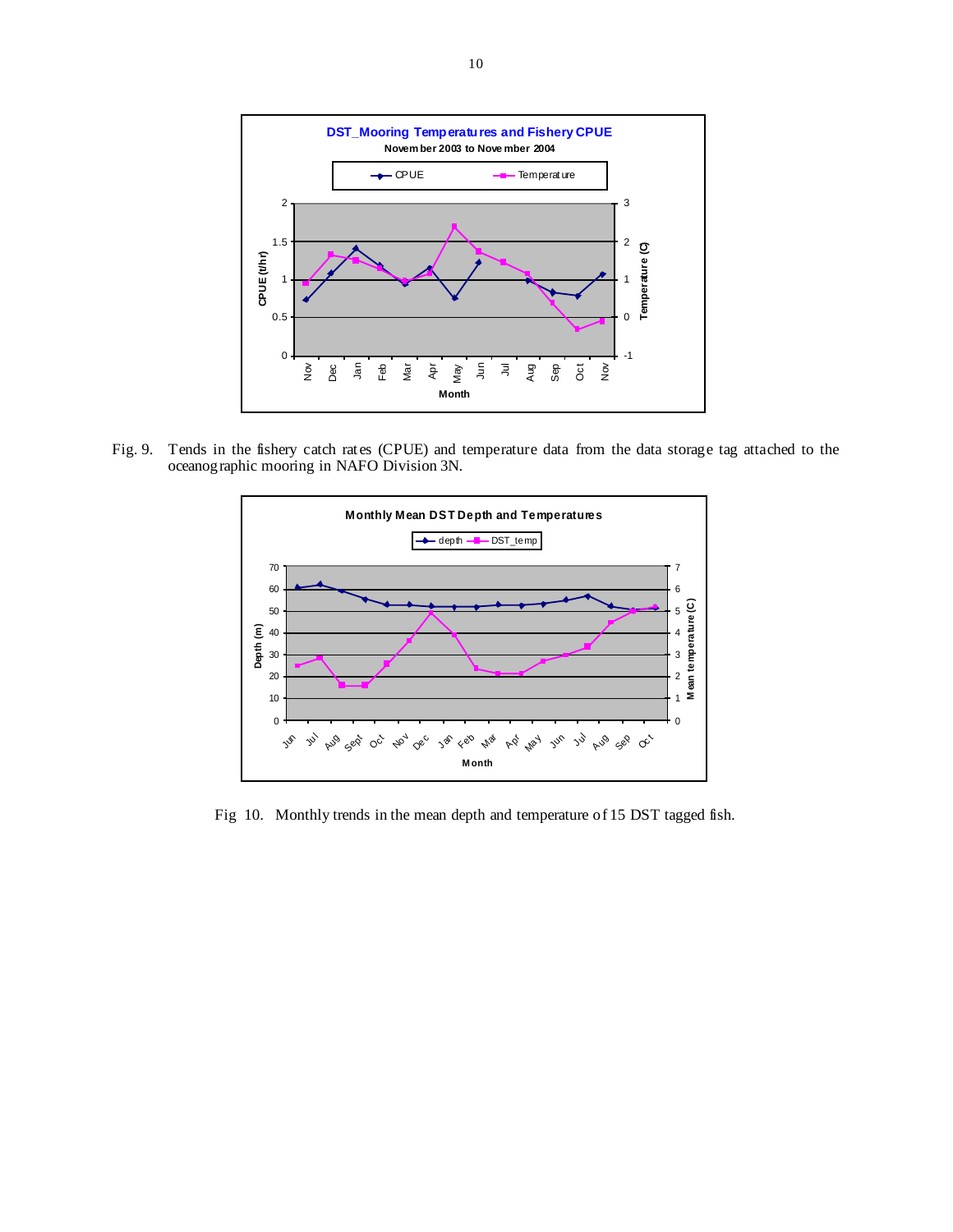

Fig. 11. Trends in fishery CPUE and average bottom temperatures from 15 DST yellowtail flounder for the period June 2003 to November 2004



Fig. 12. Comparison of the trends in average bottom temperatures from the DST Mooring site and 15 returned DST yellowtail flounder for the period June 2003 to November 2004.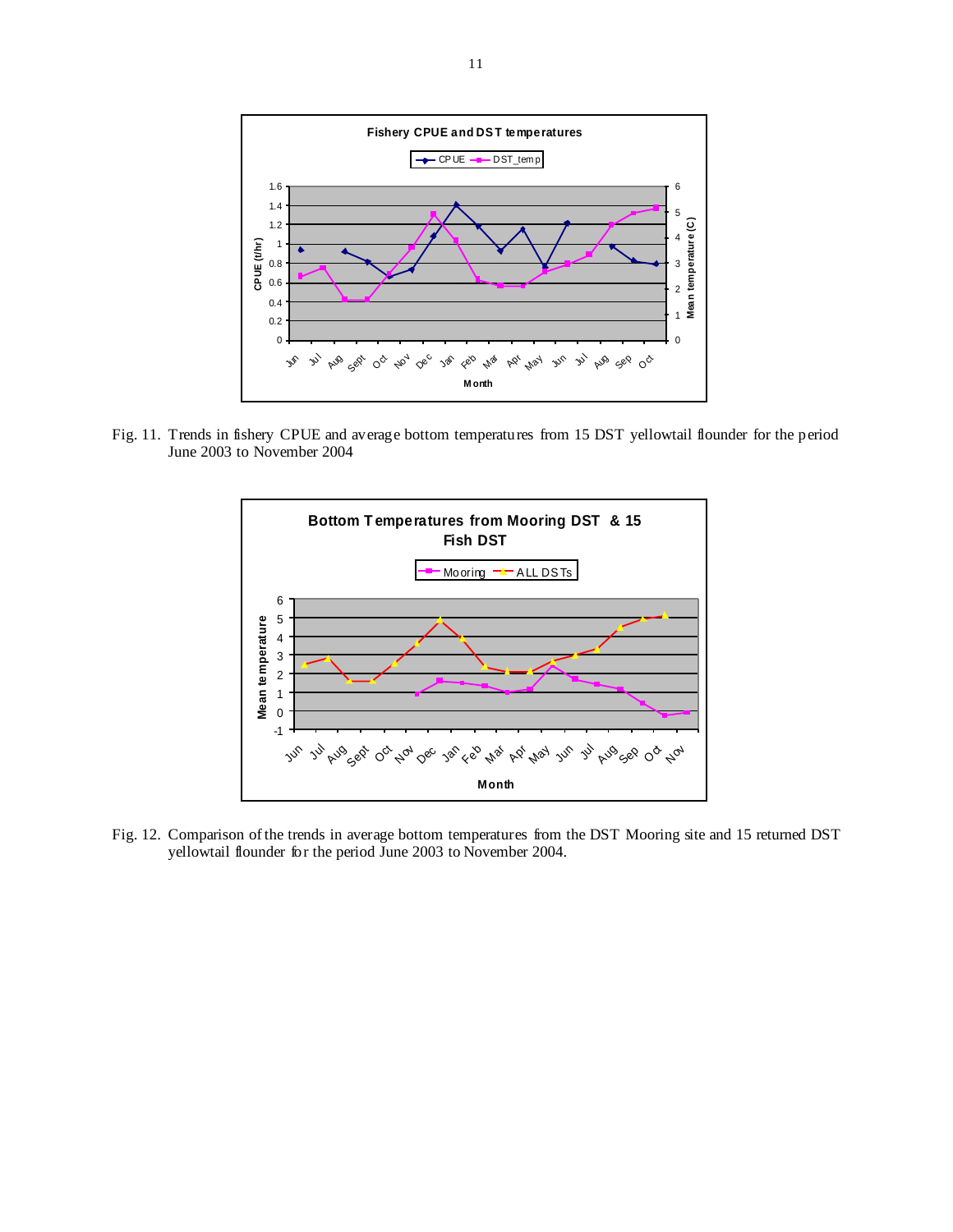

Fig. 13. Spatial pattern in the Canadian fishery catches (kg) of yellowtail flounder from June 2003 to November 2004.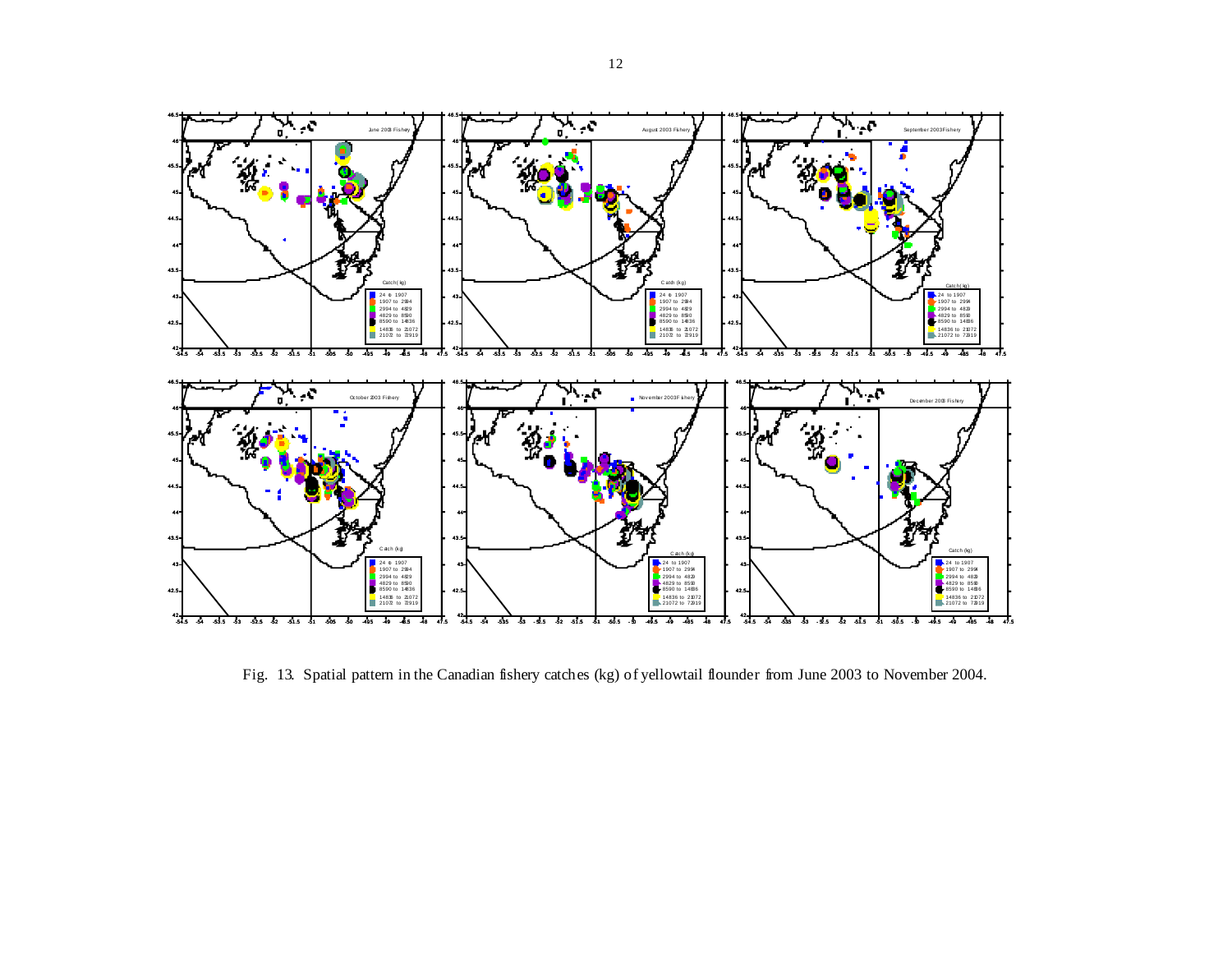

Fig. 13. (continued) Spatial pattern in the Canadian fishery catches (kg) of yellowtail flounder from June 2003 to November 2004.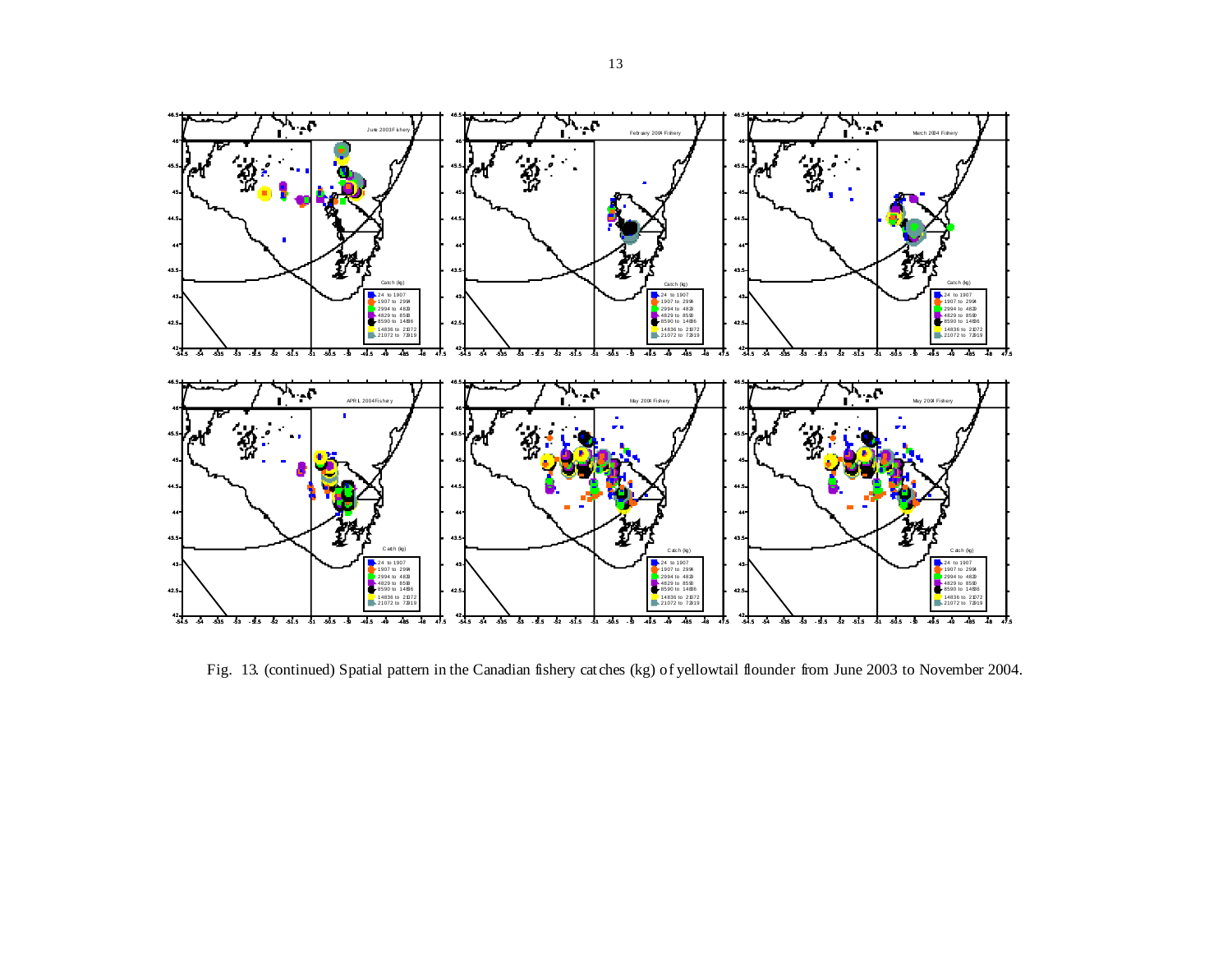

Fig. 13 (Continued ) Spatial pattern in the Canadian fishery catches (kg) of yellowtail flounder from June 2003 to November 2004.